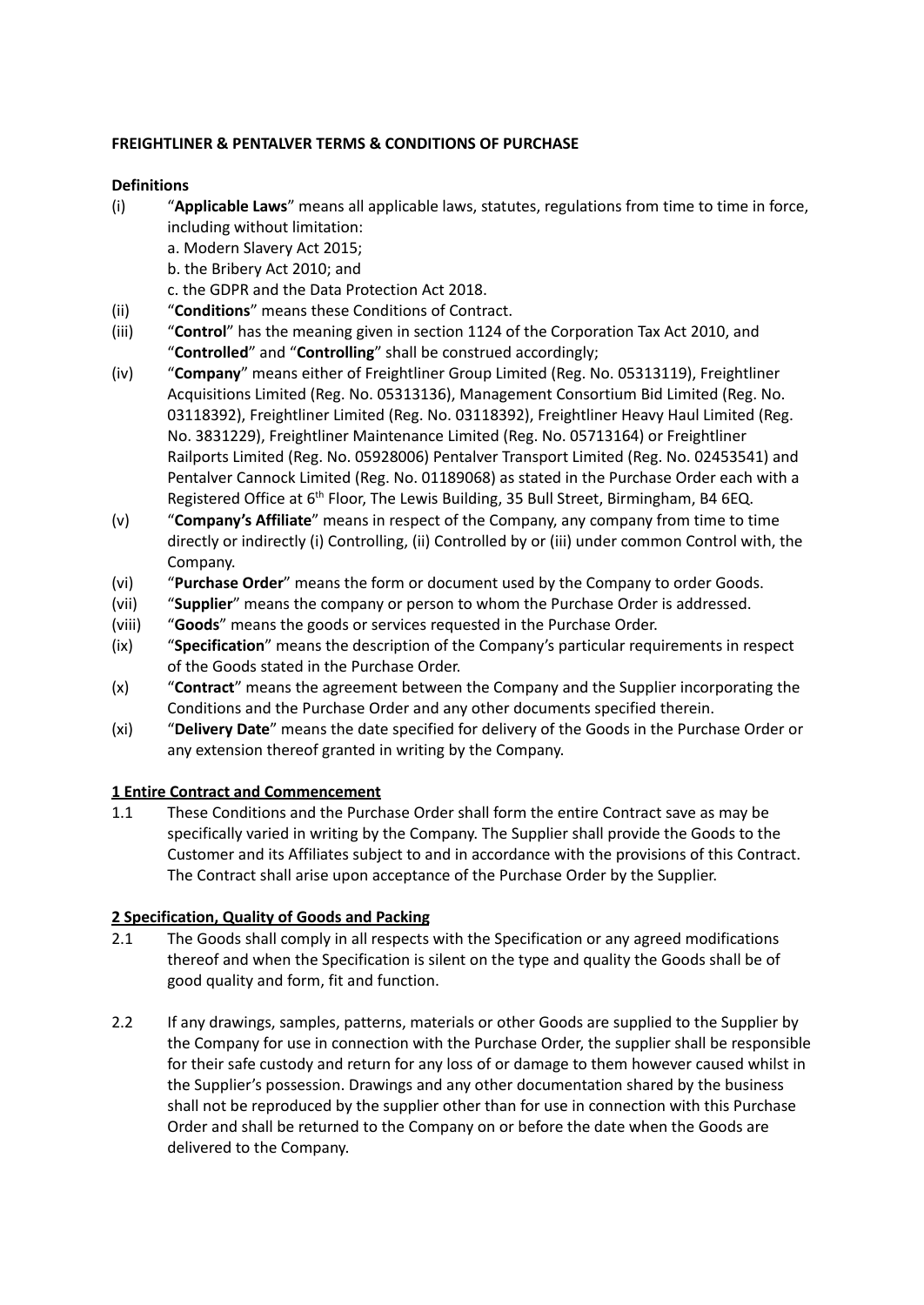- 2.3 The Goods shall be properly packed, the carriage paid by the Supplier and dispatched to such place as maybe specified in the Purchase Order. If the Company so requests the packing cases and packing materials shall be clearly marked with such particulars as the Company may reasonably require.
- 2.4 The Supplier shall be responsible for any damage, loss or expense included by the Company which arises out of improper packing or incorrect delivery of the Goods.
- 2.5 No charge shall be made by the Supplier for any packing cases and packing materials unless specifically agreed by the Company.

#### **3 Price**

3.1 Prices stated in the Purchase Order are fixed unless otherwise stated and are not subject to adjustment for the period of the Contract. Any failure by the Supplier to meet the Delivery Date(s) shall not remove its obligation to maintain a fixed price.

### **4 Delivery**

- 4.1 The Supplier shall deliver the Goods carriage paid in accordance with the Delivery Date.
- 4.2 Delivery shall be deemed to have been made when the Goods are received in good and proper condition by the Company or their agent at the place specified in the Purchase Order or such place as may be agreed by the Company.
- 4.3 The Company reserves the right to terminate the Contract in whole or in part if the Supplier fails to deliver or provide the Goods by the Delivery Date(s).

## **5 Rejection**

- 5.1 The Company may be notice in writing either at the time of delivery or within a reasonable period thereafter reject the Goods or any part thereof which in the reasonable opinion of the Company or its agent are of inferior or defective quality or are not in accordance with the Specification. The Company shall be entitled to reject the entirety of the Goods delivered under a Purchase Order whether or not the same includes Goods which are not of inferior quality or defective.
- 5.2 Following rejection of any Goods by the Company:

(a) The Company may either return any rejected Goods at the Supplier's expense and risk or require the Supplier to collect those Goods.

(b) The rejected Goods shall remain at the sole risk of the Supplier and subject to a lien for any amount owing to the Company for any carriage, care or other charges in respect thereof and to a right of sale by the Company in default of payment of such charges within a reasonable time. The Company shall, subject to the aforesaid lien be entitled to remove and dispose of the Goods as it may think fit and charge the Supplier with the costs and expenses in respect thereof if the Supplier does not collect the Goods within such period (not less than 14 days) as may be specified by the rejection notice.

(c) The Supplier shall replace the rejected Goods as soon as possible (not later than 14 days from the date of notice of rejection or any extension that the Company may agree) failing which, the Company shall be entitled to obtain replacement Goods from third parties and the Supplier shall make good to the Company any additional costs and expenses in excess of the Contract price incurred by the Company in obtaining replacement goods.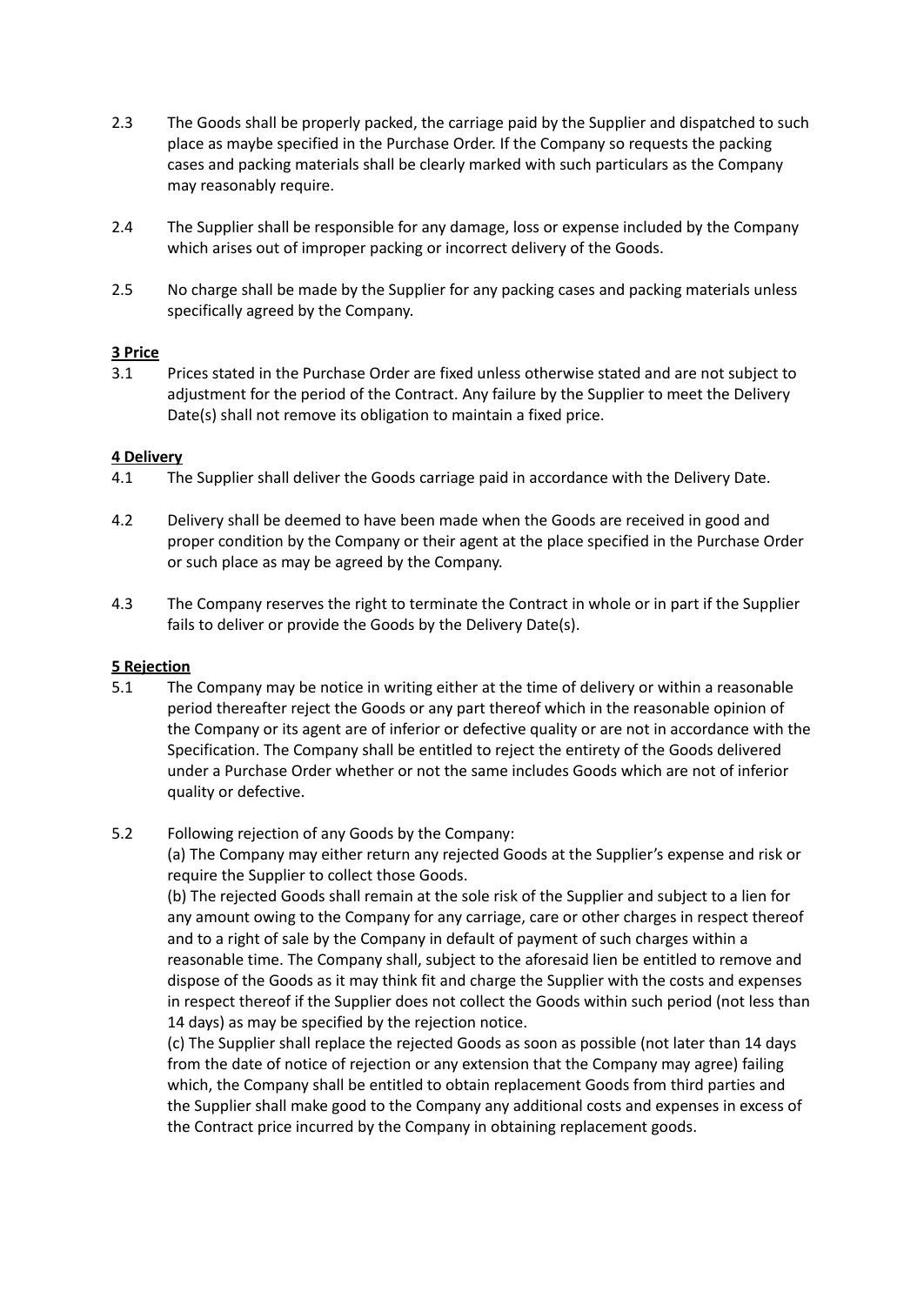(d) The Supplier shall be responsible for any loss, damage and expense that the Company may thereby suffer or incur arising out of any delays or adverse affects on the Company's plans or work in respect of which the rejected Goods were required.

# **6 Variation**

6.1 The Supplier shall not change the Specification or supply the Goods otherwise than in accordance with the Purchase Order unless so agreed by the Company in writing. 6.2 The Company shall be entitled to vary the Purchase Order including the Specification at any time before the Delivery Date subject to payment of any reasonable costs incurred by the supplier.

# **7 Health, Safety and Quality**

- 7.1 The Supplier and its agents warrant that they shall at all times and for all purposes related to this Purchase Order conform to the Health and Safety at Work Act 1974 and any subsequent or amending legislation.
- 7.2 The Company reserves the right to require evidence of the Supplier's quality systems.

# **8 Property and Risk**

8.1 Without prejudice to the rights and obligations of the parties under the Contract, the property and risk in the Goods shall pass to the Company on delivery in accordance with the Purchase Order unless rejected in accordance with the terms of Clause 5.

## **9 Payment**

- 9.1 The Company shall make payment in respect of a Purchase by the end of the month following the month in which the invoice is received. Each invoice shall refer to the Purchase Order number to which it relates.
- 9.2 The Company shall not be obliged to make payment for Goods if those Goods have not been delivered or if the Company has rejected those Goods.
- 9.3 Invoices shall separately identify the taxes and shall clearly state the Purchase Order number, position number, part number, G&W part number (if applicable), Supplier, delivery note number, quantities and unit prices and other information specified in the Purchase Order.

## **10 Indemnity**

10.1 The Supplier shall indemnify and keep indemnified the Company against any liability or damage, injury (whether or not fatal) cost or expense howsoever caused arising out of the performance or breach of any of the provisions of the Contract by the Supplier and any loss, damage, cost, expense or liability in respect of loss of or damage to property or injury or deaths howsoever caused arising out of any act or omission of the Supplier, its servants and agents.

## **11 Access to Supplier's Premises**

11.1 Except where otherwise agreed the Supplier shall give access to the Company's authorised representative at all reasonable times.

## **12 Access to Company's Property**

12.1 A Supplier may not enter Company property without the appropriate authorisation and any necessary safety training. The Supplier and its agents warrant that they shall at all times and for all purposes related to this Purchase Order conform to the Company's relevant regulations, copies of which are available on request.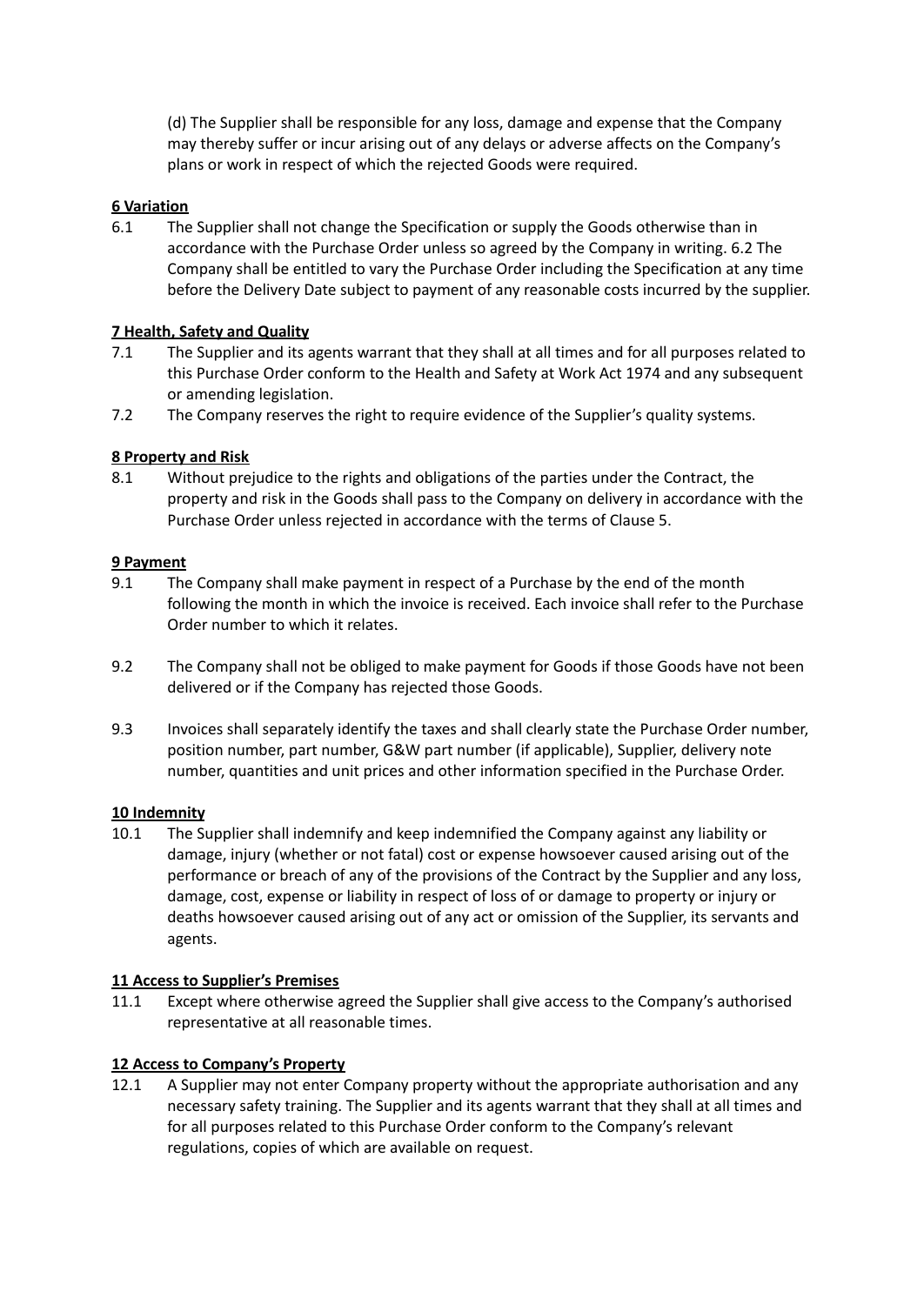### **13 Sub-Contractors**

13.1 The Supplier is accountable at all times for the performance of all products/services used in the execution of the Contract.

### **14 Confidentiality**

14.1 Any information supplied or received by the Supplier relating to the Company pursuant to the Contract which is of confidential nature or marked so as to indicate that is confidential shall not be disclosed to any third party or to the Supplier's servants and agents save as may be required and only to the extent necessary for the Supplier to carry out its obligations under the Contract.

### **15 Advertising**

15.1 The Supplier shall not without the written consent of the Company advertise or announce that it will supply or has supplied Goods to the Company.

### **16 Marked Goods**

16.1 Goods marked to denote that they are the property of the Company or are for use by the Company which are not delivered to the Company or are rejected by the Company shall not be disposed of to a third party without the prior written consent of the Company unless such markings are first completed erased or removed.

### **17 Cancellation or Termination of the Contract**

- 17.1 The Company may without liability other than as may be provided herein cancel an order at any time prior to the Delivery Date subject to the payment of the Supplier's reasonable costs and expenses.
- 17.2 The Company shall be entitled to terminate the Contract forthwith if: (a) Without prejudice to the other provisions of these Conditions the Supplier commits any breach of the Contract and has failed to remedy the same within 14 days of being given notice to do so.

(b) The Supplier dies, becomes bankrupt or insolvent or has a receiving order made against him or being a corporation enters into liquidation whether compulsory or voluntary (except for the purpose of amalgamation or reconstruction) or has a receiver appointed to a substantial part of its assets or if execution is levied against the Supplier's Goods. (c) The Company reasonably believers that the Supplier will be unable, or is unlikely to, render proper performance under the Contract.

#### **18 Compliance with Applicable Laws**

- 18.1 In performing its obligations under this agreement, the Supplier shall comply with the Applicable Laws.
- 18.2 The Customer may terminate the agreement with immediate effect by giving written notice to the Supplier if the Supplier commits a breach of clause 18.
- 18.3 The Supplier shall:

(a) not engage in any activity, practice or conduct which would constitute either:

(i) a UK tax evasion facilitation offence under section 45(5) of the Criminal Finances Act 2017; or

(ii) a foreign tax evasion facilitation offence under section 46(6) of the Criminal Finances Act 2017;

(b) have and shall maintain in place throughout the term of this agreement such policies and procedures as are both reasonable to prevent the facilitation of tax evasion by another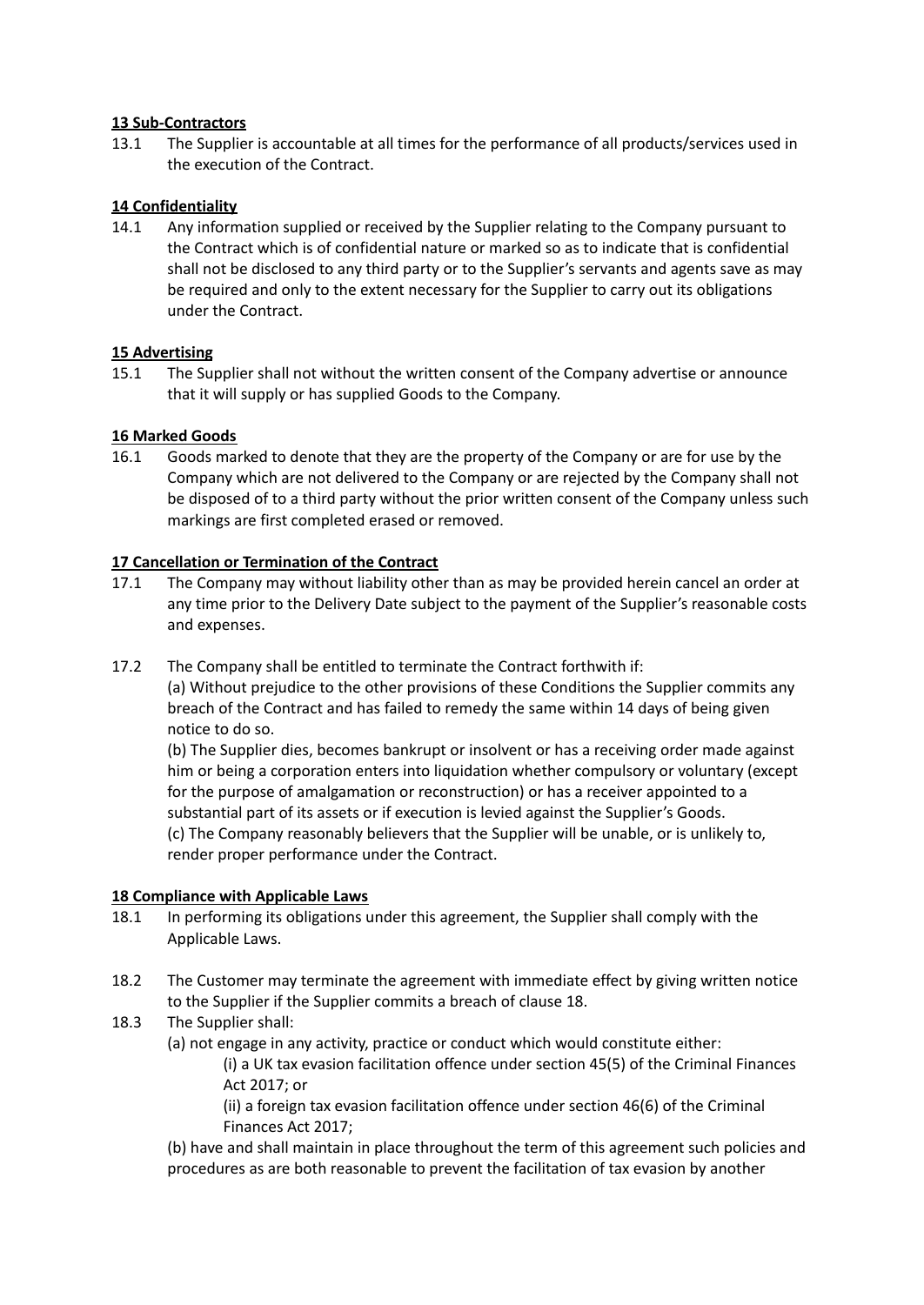person (including without limitation employees of the Supplier) and to ensure compliance with clause 18.3(a);

(c) notify the Customer in writing if it becomes aware of any breach of clause 18.3 (a) or has reason to believe that it or any person associated with it has received a request or demand from a third party to facilitate the evasion of tax within the meaning of Part 3 of the Criminal Finances Act 2017, in connection with the performance of this agreement;

(d) the Supplier shall keep at its normal place of business detailed, accurate and up-to-date records and books of account showing the steps taken by the Supplier to comply with its obligations under this Clause 18.3 during the previous six years. The Supplier shall ensure that such records and books of accounts are sufficient to enable the Customer to verify the Supplier's compliance with its obligations under this Clause 18.3.

(e) the Supplier shall permit the Customer and its third party representatives, on reasonable notice during normal business hours to access and take copies of the Supplier's records and any other information held at the Supplier's premises and to meet with the Supplier's personnel to audit the Supplier's compliance with its obligations under this Clause 18.3. Such audit rights shall continue for three years after termination of this agreement. The Supplier shall give all necessary assistance to the conduct of such audits during the term of this agreement and for a period of three years after termination of this agreement. (f) Audit access by any third party representative of the Customer shall be subject to such representative agreeing confidentiality obligations in respect of the information obtained, always provided that all information obtained may be disclosed to the Customer.

### **19 Guarantee**

19.1 Without prejudice to the Company's rights generally the Supplier shall repair/replace defective Goods in the event of a defect occurring within a period of 12 months from the date of delivery of those Goods provided that the defect was not caused by misuse of the Goods by the Company. Repairs and replacements are also subject to the foregoing obligations.

#### **20 Notice**

20.1 Notices shall be deemed to have been properly served if sent by recorded delivery post or by facsimile to the address for the parties stated respectively on the Purchase Order and the Supplier's offer or acceptance as applicable or such other address as the Supplier may specify in writing.

#### **21 Third Party Rights**

- 21.1 Any term of this Contract is enforceable by any of the Company's Affiliates.
- 21.2 In the event that the Company brings any legal action, suit, claim or proceeding directly against the Supplier on behalf of any of its Affiliates, which any of its Affiliates would otherwise have if it were a party to this Contract (each an "Affiliate Claim"), for the purpose of any Affiliate Claim, any losses suffered by the relevant Affiliate may be deemed to be losses suffered by Company.
- 21.3 Subject to clause 21.1, the Parties do not intend that any term of this Agreement should be enforceable, by virtue of the Contracts (Rights of Third Parties) Act 1999 Act, by any person who is not a party to this Agreement.
- 21.4 The rights of the Parties to rescind or vary this agreement are not subject to the consent of any other person. The Parties do not intend that any term of this Agreement should be enforceable, by virtue of the Contracts (Rights of Third Parties) Act 1999, by any person who is not a party to this Agreement.

#### **22 Governing Law**